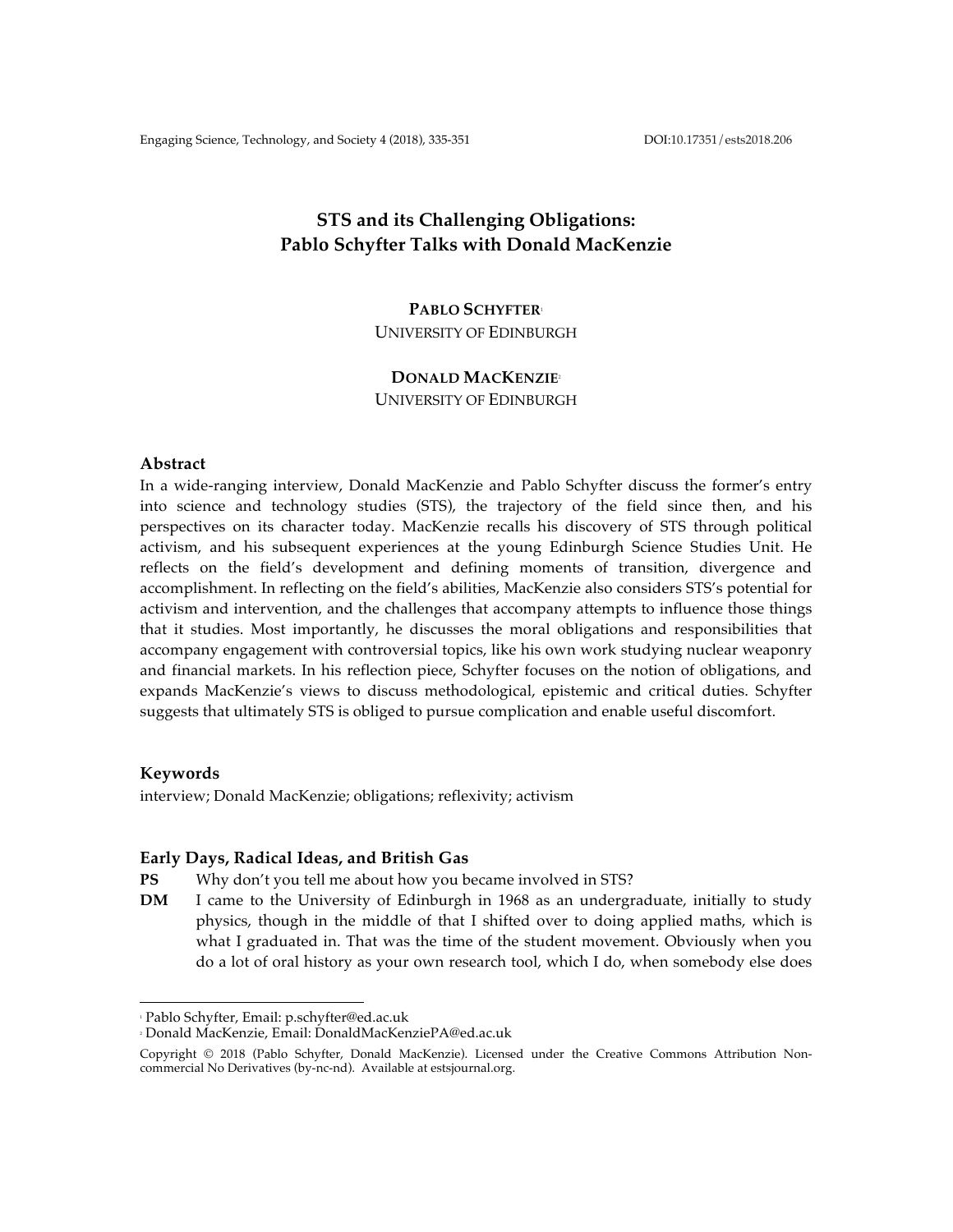an oral history interview you sometimes start to worry about the reliability of all the historical evidence because you start to think, "do I really remember that?" So I'm hoping that what I'm about to tell you is factually correct. If I remember the sequence of events correctly, I went along to a series of meetings of the British Society for Social Responsibility in Science. I think it was an Edinburgh branch and David Edge was the key figure in it, and that brought me in touch with the Science Studies Unit.

- **PS** What was your motivation to go to those meetings?
- **DM** Because I was a radical, and it was a radical kind of group. I was a scientist, so therefore a radical perspective on science seemed attractive. Then in my third year as an undergraduate, purely as a complete outside course—I didn't get any credit for this part of my degree—I did Barry Barnes' Science Studies 2bh course in the sociology of science, and really terrifically enjoyed it. I was paid through the university by British Petroleum as a university apprentice, but I wasn't compelled to work for them at the end, so I decided not to and decided to pursue a PhD in the Science Studies Unit.
- **PS** What was it like being a student at the SSU at that time?
- **DM** It was tremendous. A lot of people find doing a PhD a really rather isolating kind of experience, and one of the great strengths of the Unit in that period was it wasn't at all like that. Those were the early years of the Strong Program in the sociology of scientific knowledge. As a PhD student working in that area you felt that what you were doing was contributing to something bigger than your own PhD project and that the faculty members—and very specifically Barry Barnes and David Bloor—were interested in what you were doing, not just in the way that any supervisor has to be interested in their students' work but because it was potentially helpful to them. There was a real feeling of collectivity.
- **PS** So you felt like you were contributing to the Strong Program?
- **DM** Yes.
- **PS** What was the place of the SSU in relation to say other institutions or events at the time?
- **DM** The one thing that particularly stands out I think is that this was also the time where the Science Policy Research Unit at the University of Sussex was rising to prominence, and the ethos of the Unit distinguished itself from, what at least for Edinburgh, was seen as the applied policy-oriented orientation of SPRU. This wasn't of course a universal view because David Edge always had that kind of angle to him, and there was a separate stream of work in the Unit led by David along with Harry Dickinson, who was in the science and engineering part of Edinburgh University. I think he was an engineer. Their focus was "appropriate technologies," as it was then called, for what would then have been called third-world countries. But that aside, the Unit had a sort of classically academic ethos to it.
- **PS** What prompted your choice of research focus?
- **DM** Very simply, having just done a science-maths degree, I just thought it would make sense to make my focus something I'd learned about during my undergraduate studies. At that point there was a certain vogue for studies of scientific specialization and the emergence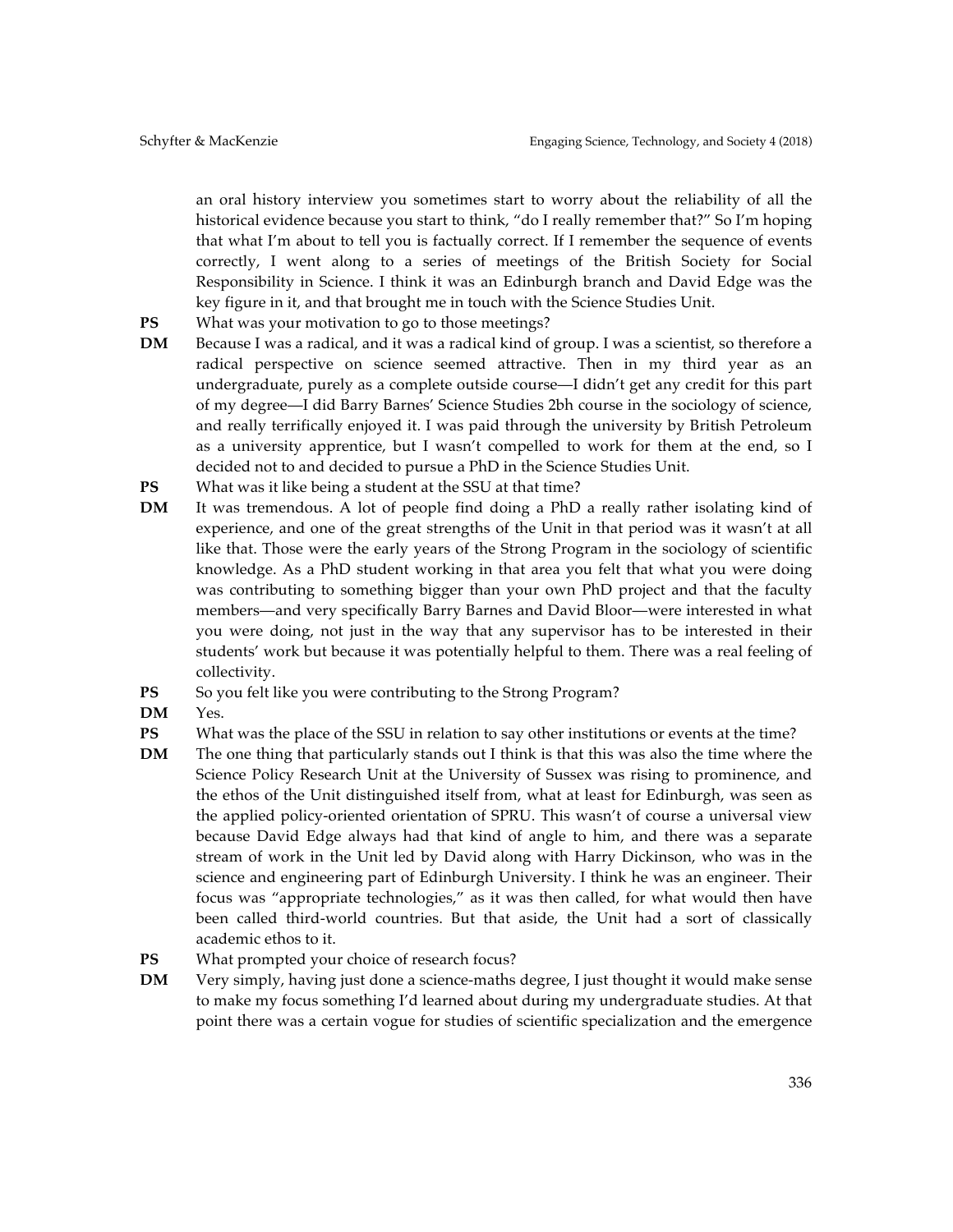of new scientific specialties. And I knew enough historically to know that statistics was one of those new scientific specialties; it wasn't more than a century old. So that was the original plan for the PhD: to do the study of the emergence of statistics construed as the emergence of a new scientific specialism. In my initial exploration in the area I quickly learned that the leaders of three successive generations of British statisticians—Francis Galton, Karl Pearson and R.A. Fisher—had all been eugenicists. And then at something like the end of my first term as a PhD student, Ruth Schwartz Cowan's paper in *Isis* on the influence of eugenics on Francis Galton's statistics came out. Ruth's paper enabled me to refashion the study of scientific specializations, although I still did that to some extent, more into a sociology of knowledge study, because I realized the really interesting question was, "what influence did the commitment of British statisticians to eugenics have over their development of mathematical statistics?"

**PS** One of the things that we have been finding, that people have been telling us, is the importance of meetings at this time, for bringing people together in different countries, particularly transatlantic relationships. Did you participate in any meetings at this time?

- **DM** Not much, no. If I remember rightly I had no conference funding as a PhD. I had a scholarship from the Carnegie Trust for the University of Scotland but if I remember rightly I could be paid for research travel but not I think to attend conferences. David Edge very kindly introduced me to various predominantly history of science departments, in part the nascent STS departments in the US, so I did go on one rather good fun trip giving effectively departmental seminars in four US departments. But it was actually quite some time before I attended my first joint meeting. There were some early meetings about sociological perspectives on maths in particular that were quite important and had impact. For example, the meeting of the Technical University of Berlin, organized by Herbert Mehrtens was good like that. There are certainly some meetings that do stand out. There are some meetings you think, "what the hell was that about?" but the meeting at Bath University say, that was where quite a bit of the early ethnographic micro-sociology of science stuff was presented. Not the very early Bruno Latour stuff but stuff done by people who lived in Britain. Another very important meeting for me was the meeting at the Technical University Twente in 1987. That's the one that led to the book *The Social Shaping of Technological Systems*. It was quite some time before I went to a meeting of the Society for Social Studies of Science, so that was less of an influence on me than perhaps it was on other people. A basic financial reason was the availability of conference travel.
- **PS** What about after the PhD?
- **DM** What then happened is that I was looking for a job. I hadn't completely settled on an academic job. I remember going to British Gas, called the Gas Board back then. They were looking for operations researchers to design the gas grid, but I didn't get that one. The University of Edinburgh Sociology Department was essentially looking for someone to teach statistics, so that's how I got my job here, not as a sociologist of science but as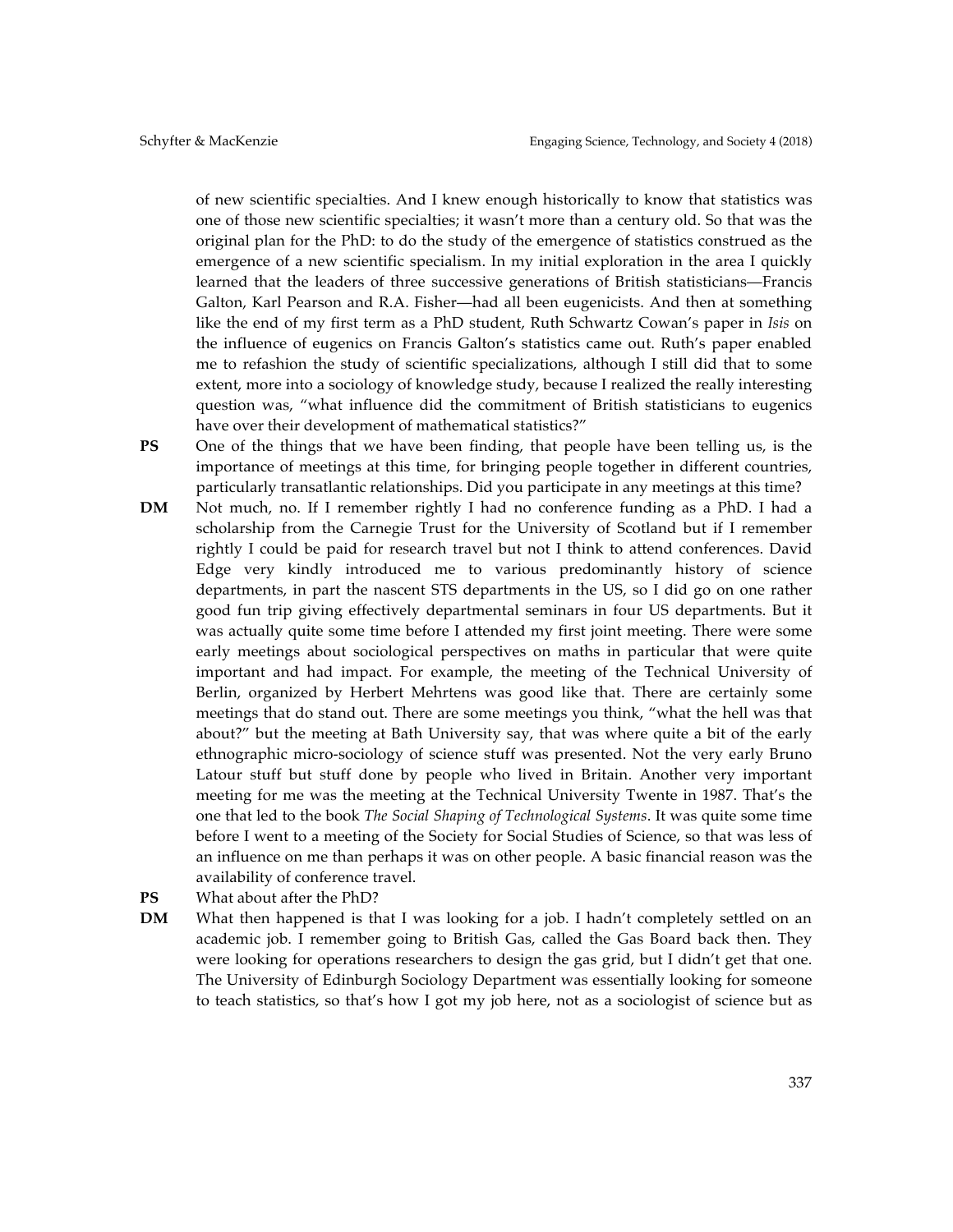someone who could teach statistics in a way that was accessible to sociology undergraduates.

#### **Growth and Turning Points**

- **PS** Let's move to a broader scope, STS, the history of the field in the sense of its trajectory. How do you understand the origins of STS as something unique, as something that is a field?
- **DM** It's one of those classic questions which of course depends on how you conceptualize the object, indeed even what the letters STS are an acronym for. In other words, are they an acronym for "science and technology studies," or "science technology and society?" The second of those I would think had some sort of identity even before I started doing my PhD, in other words by 1972. I think that term had a certain connotation of the kind of thing that David Edge was interested in, and the kind of thing that say, the British Society for Social Responsibility in Science concerned itself with, which was a little bit more public policy oriented.
- **PS** Or interventionist in a sense?
- **DM** Yes, to a degree at any rate. Whereas STS construed as science and technology studies I would say is a more recent phenomenon. Science studies is of course quite old, you could certainly trace it back to the creation of a Science Studies Unit and the journal *Science Studies*. But I'm not sure that it really became science and technology studies much before the 1980s. I think that's where say, that meeting at Twente that I mentioned was quite important, in that it brought together people within the sociology of science who had started working on science but had moved over to work on technology, like myself and Trevor Pinch. It brought people together with historians of technology, above all Tom Hughes, but also for example, Ruth Schwartz Cowan. I can't remember whether Ruth was at the meeting at Twente, but I would certainly see her as one of the historians of technology that shared similar interests. That's how I would answer the question: that science, technology and society has roots that at the very least go back into the 1960s and even earlier if you were to construe someone like J.D. Bernal as a contributor to that field. Whereas science and technology studies in the sense of the kind of thing that now gets published in the journal *Social Studies of Science* or in *Science, Technology and Human Values*, I'd see that as not really coalescing much before the 1980s.
- **PS** What do you think are other key moments in the trajectory of STS?
- **DM** I think one certainly was the emergence of ethnographic work on contemporary science, so the work of Bruno Latour, of Karin Knorr-Cetina, or slightly later Sharon Traweek, and the whole host of other people that obviously followed them. Because a lot of the empirical work, the earlier empirical work in sociology of scientific knowledge had been historical work like my own. Most of the PhDs in the Science Studies Unit in the early years where pieces of historical work. So I think that was very important in enriching the field.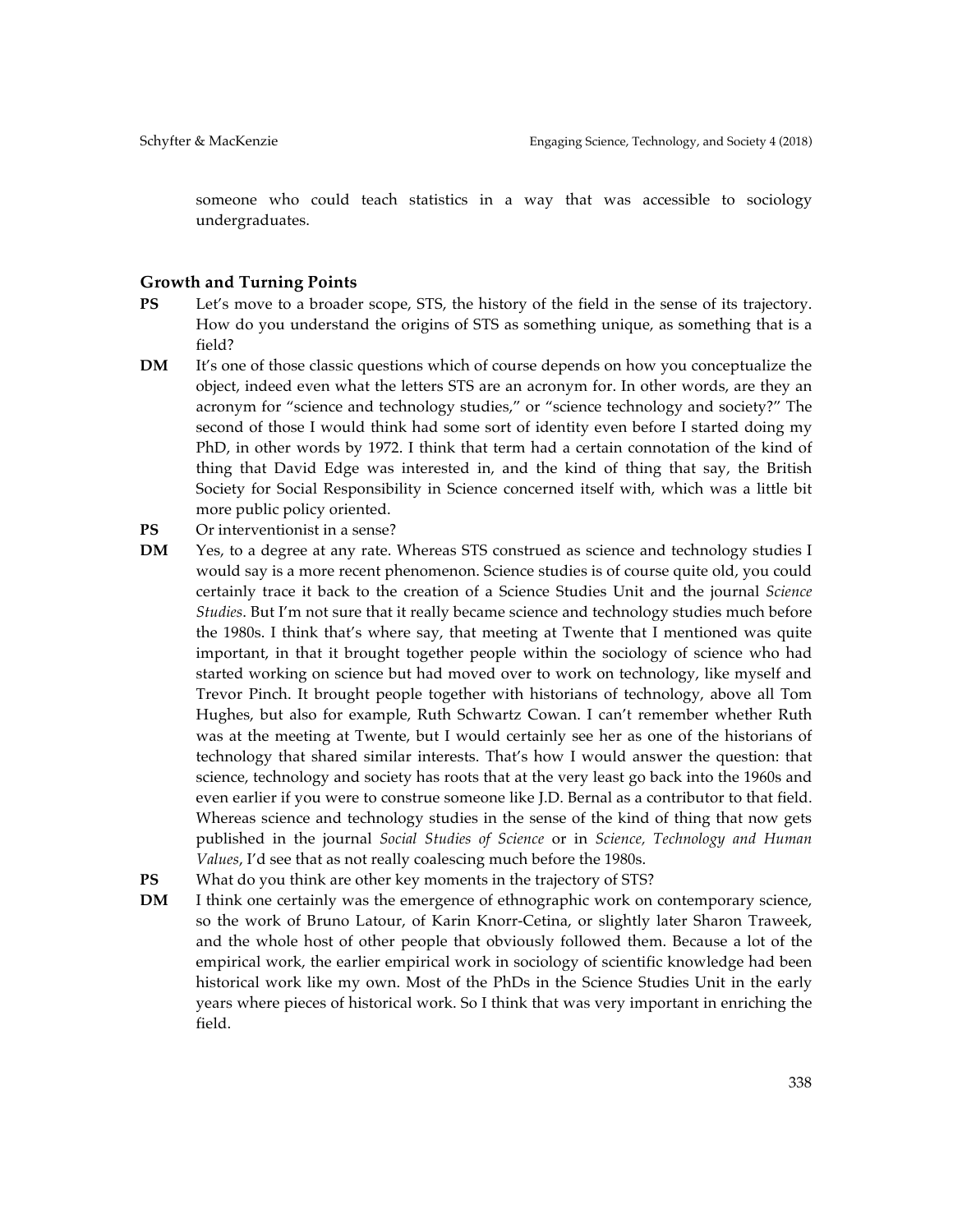### **PS** In which way? What did it bring to the field?

- **DM** Most obviously a different methodology, and I suppose an emphasis on the laboratory, obviously developed in a different, more historical way by Shapin and Schaffer. But it would be interesting to know whether they would have the same focus on the laboratory if it hadn't been for this earlier generation, by that point it was a slightly earlier generation, of ethnographic work. So I think that's been a very important addition to the field. Then from early on, relatively early on at any rate, gender studies of science and technology became important. My own collaboration with Judy Wajcman on our reader, *The Social Shaping of Technology* from 1985, and the kinds of authors like Ruth Schwartz Cowan and Cynthia Cockburn that we were able to draw on, the development of feminist work on sciences as well as technology. That would be my starter list.
- **PS** What do you see as not just key moments but say key actors or ideas that appeared or became important, key papers or publications in general?
- **DM** I think that would be a very long list. A kind of simple, albeit tediously protracted and partial way of answering the question would be to go through the various winners of the Bernal Prize ("partial" because the prize tends not to be awarded to those outside the mainstream).
- **PS** Perhaps which were particularly important to you over the course of your career and your various projects.
- **DM** Inevitably, what that shows is something much more idiosyncratic. So just to give an idiosyncratic list for me, some of which people have had wider influence, some of which have not. A very important early influence on me was the historian Gary Werskey, whose name is probably not known to many people in the field nowadays. I shared a house with Gary in my final year as an undergraduate, a big communal house in Newhaven, and he had just joined the Science Studies Unit as its historian at that point. He was the predecessor of Steve Shapin in that role, and I learnt a great deal from Gary about being a historian, which of course as a maths undergraduate I knew nothing whatsoever about, so that was very valuable. And then I think that for me, and this is I think the case for a lot of people, the engagement with Actor-Network Theory became very important, both in the work I did in technology and then in the subsequent work on financial markets. I'm of a generation of people in the field who as it were, were there before Actor-Network Theory. Latour and Woolgar's *Laboratory Life* was relatively early. It was 1979, but even that was not really a full-fledged Actor-Network work. It was only with *Science in Action* in 1987 that the full contours of Actor-Network Theory started to become evident and as everybody knows, different people had very different reactions to Actor-Network Theory. I've always found it engaging and stimulating. I don't think I ever would have counted myself as a fully signed-on Actor-Network theorist but there's no doubt that the questions that it prompts you to ask are to my mind interesting and productive ones, even if you don't necessarily answer them in quite the same way.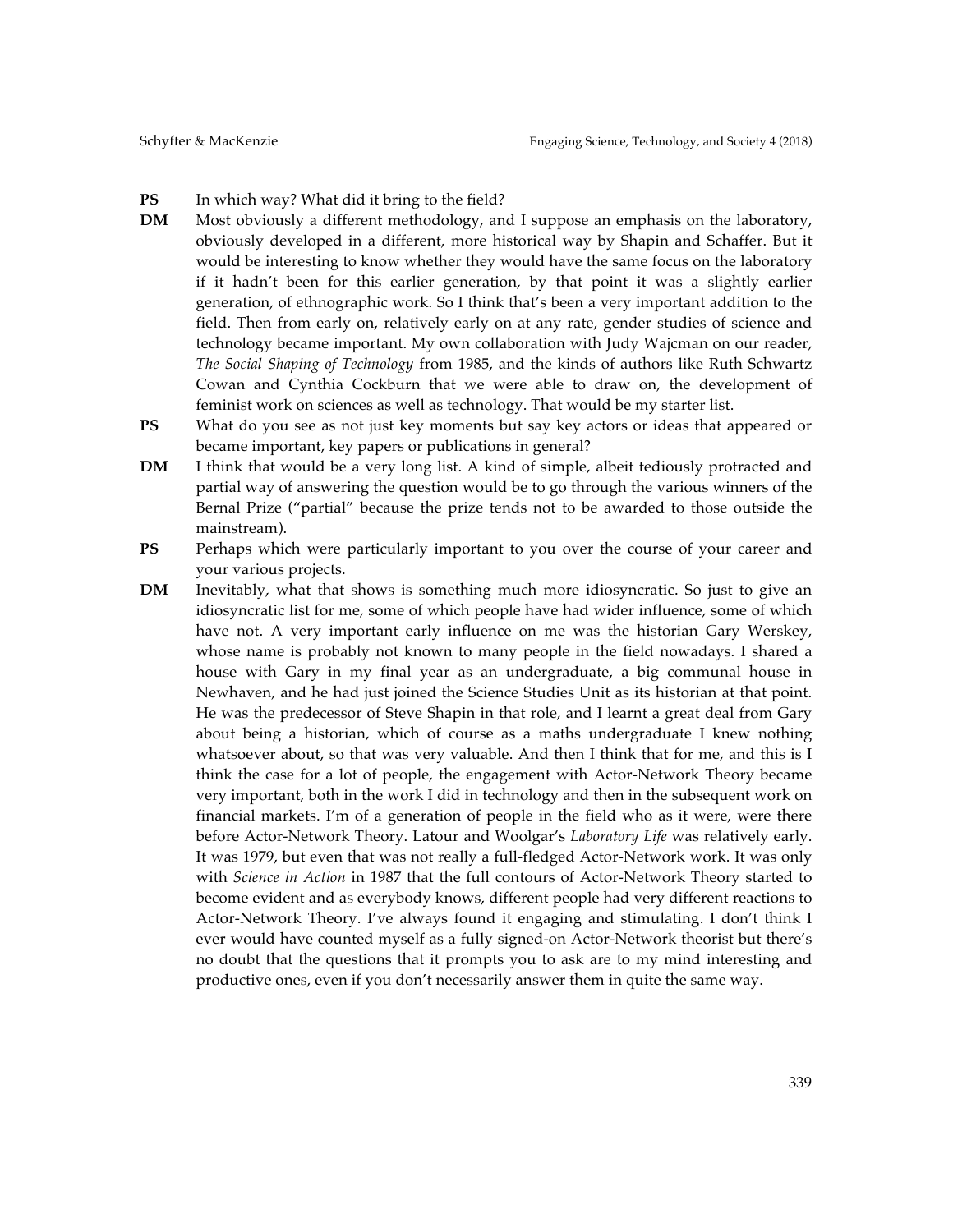- **PS** Your own research career has taken you to a lot of different places, a variety of topics from statistics to now financial markets, and many things in between. Do you see a thread that runs through all of the different projects?
- **DM** Two tenuous connections. One is that just about everything I've looked at has got a strong mathematical element to it, which is where having done a degree in applied maths turns out to be helpful. And indeed in a rather boring cover picture of my book *Statistics in Britain*, there is a representation of the two-dimensional Gaussian distribution, even that distribution has kept reappearing in different forms and different pieces of work because there's an element of that in missile guidance, there's an element of that in the models that were important in the credit crisis. So there's a certain technical thread. There's also something that has taken me a while to realize. I've done two kinds of things: one is things that are I hope of considerable academic interest if not much wider public interest, and then there are things that are of wider public interest. I think I've gradually realized I get more fun studying the second of those. Examples of that would be the stuff on missile guidance and the stuff on finance, and examples of the first would be my work on statistics and my work on the mechanization of mathematical proof.
- **PS** What is it about the second type of work that you find more fun?
- **DM** It's just that if you're at a party and somebody asks you what you do, and what you're working on, you don't want their eyes to glaze over as soon as you start telling them.
- **PS** Do you think that that type of work allows you to engage with a wider spectrum of groups?
- **DM** Absolutely, yes.
- **PS** What is that experience like?
- **DM** It's got two main forms. The work I did on nuclear missile guidance and the like, I was a member of the Campaign for Nuclear Disarmament (CND). I still am a member of CND, so I had some direct involvement in campaigning and the like. But also I particularly enjoy writing for outlets that are read not just by my fellow sociologists and STS scholars but by wider publics, and most of that at the moment I do via the *London Review of Books*  (*LRB*), and that's great fun. It's partly just fun being edited by an *LRB* editor because to write for the *LRB* you've to write in a very different way from academic publications. Just a couple of weeks ago, I was moderating first-year essays and telling people what they should have done in terms of good academic essay writing, and then correcting the proofs of a little *LRB* piece, where all the remaining traces of the kind of thing that our students were being told to do, all the remaining traces of that in my manuscript had been expunged by the *LRB* editors.

#### **"Tacit Moral Obligations" and the Politics of Research**

**PS** You've mentioned political commitments in a number of different ways. You referred to yourself as a radical. Do you think any political commitments have characterized STS since the earliest years when you became involved with the field?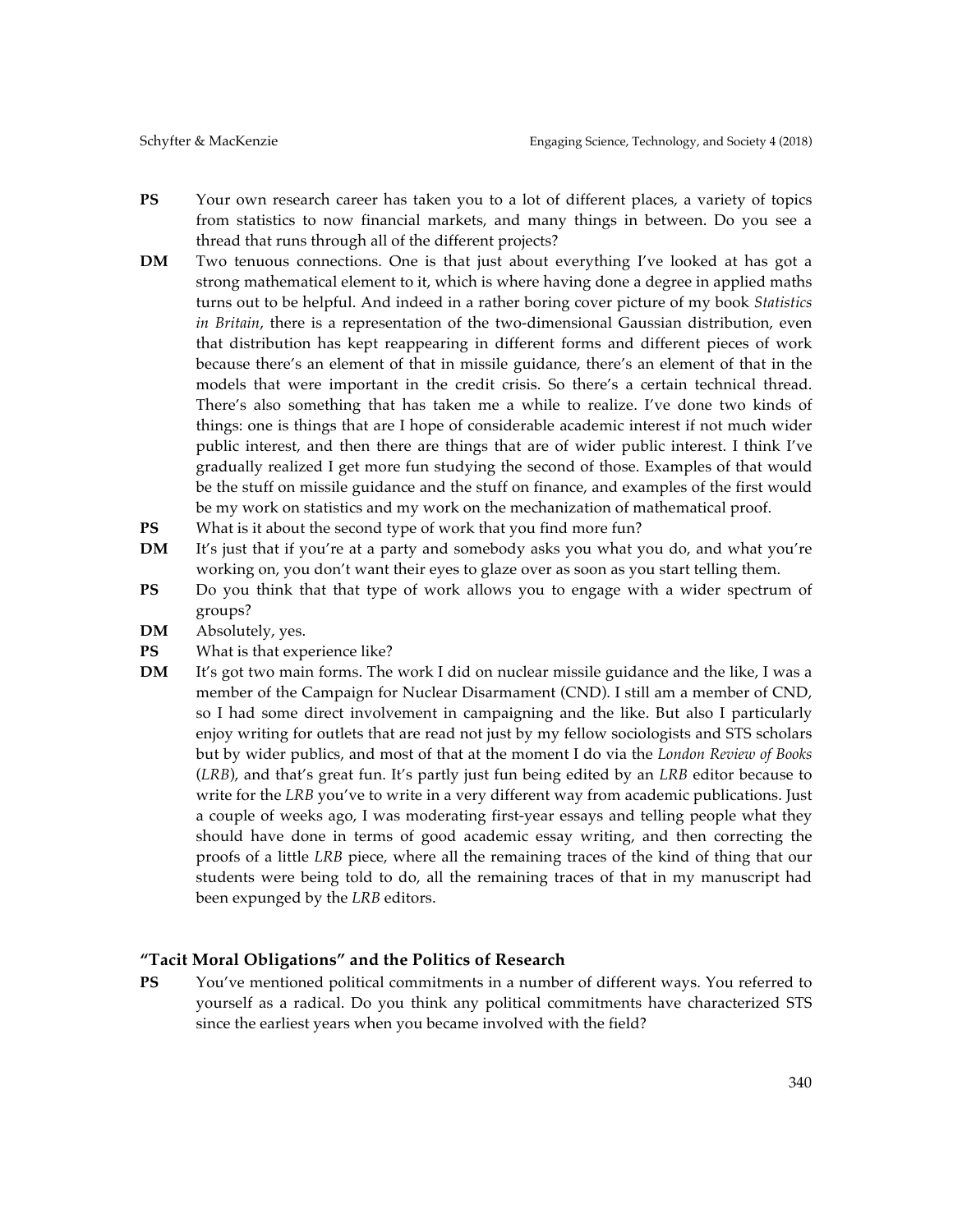**DM** I think there is no doubt that the vast majority of people in the field are on the left of the political spectrum. But that's of course not unique because one of the things that's happened is that academia, at least in the two countries I know best, Britain and the United States, has moved to the left as a whole over the past 50 years. I seem to remember statistically in the middle of the 1950s the majority of British academics voted Conservative, which is unthinkable nowadays. So there's a certain generic left-wing position. There's a strong feminist position. I guess a strong commitment to anti-racism but that doesn't actually reflect itself perhaps in the overall academic work in quite as evident a way as the feminist commitment does. The one thing I would say, just in relation to my own work, is that being an STS researcher of an empirical, almost ethnographic kind, and being a political activist are not things that sit very easily together. To do what we do you have to learn how to see the world as the people who you're studying see the world. You've got to get into their heads in a certain way, and that actually changes you as well as changing what you write. So that I now see virtues in markets that 30, 40 years ago I simply didn't see. A way of putting it is: I was once temporarily supervising a feminist scholar who was working on artificial reproduction let's say for the sake of simplicity test-tube babies—and I just thought the most natural thing for her to do would be to go interview the medical figures in Britain who pioneered that practice. But she came from a feminist viewpoint that was deeply suspicious of medically-assisted reproduction, and she didn't want to interview them. At the time I thought that was just wrong-headed, but now I realize that she was actually right. The process of doing interviews, or ethnographic fieldwork more generally, first of all has that kind of effect on your thinking, but secondly it involves you in tacit moral obligations. Interviewing in the nuclear weapons complex or the financial sector is different from fieldwork with academic scientists or researchers in many other contexts. Those in the nuclear weapons complex are bound by security classification rules backed by harsh criminal penalties. Of course, those I spoke to were well aware of those rules and careful not to transgress them. Nevertheless, my interviews were trying to "open the black box" as far as possible, and it was always conceivable that an interviewee might inadvertently breach security rules in seeking to answer my questions. So in speaking to me they were taking a certain risk. The same is true for interviewees in finance (certainly, in the years since the crisis; things were more relaxed before it). The risk there is of course not imprisonment, but dismissal. Many organizations in finance prohibit their employees from speaking to the press without the presence of a member of the corporate public relations staff, and in some organizations an academic who does the kind of work I do could be classed as equivalent to a journalist. Even organizations without this formal policy might very well discipline or dismiss an employee who said too much about trading strategies, for example. If I had say, interviewed my nuclear weapons designers and then written a book that condemned them as warmongers and so on, I think I would just have been acting unethically because I was as it were accepting their hospitality, so you can't accept someone's hospitality and then denounce them. When my book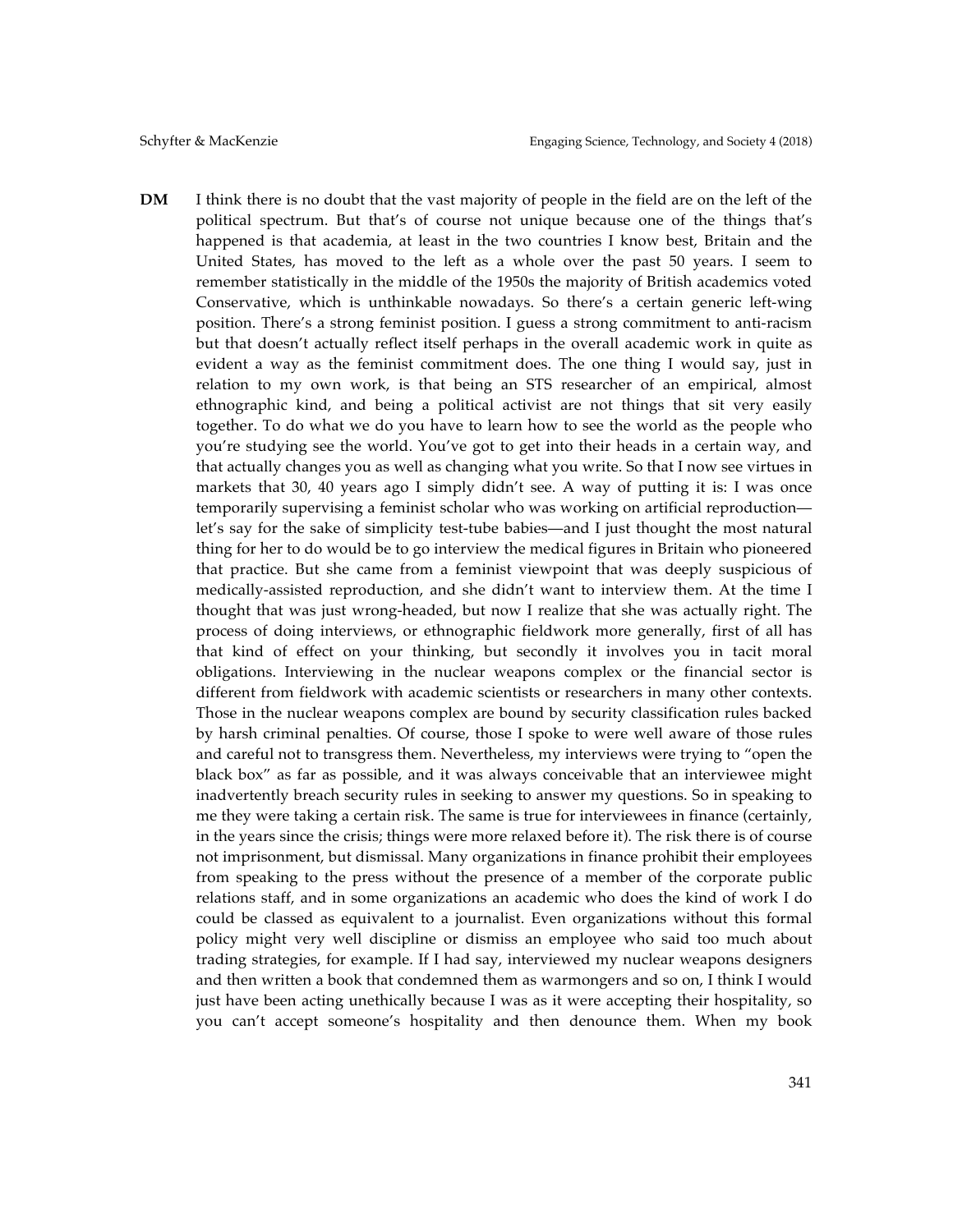*Inventing Accuracy* came out, Langdon Winner criticized its tone very sharply. For example, at an author-meets-critic session at the Society for Social Studies of Science meeting in Gothenburg, basically saying that I should have condemned the enterprise, and I just found it morally impossible to do so. So I think that's an aspect that anyone in STS who's working on politically controversial topics needs to bear in mind.

**PS** What is the relationship between say that commitment, that obligation, and this aspect of STS that has seen it as being interventionist and advancing particular political commitments?

- **DM** I think that it's perfectly compatible with interventionist policy. For example, in the current work I'm doing in high-frequency trading, there's a book by Michael Lewis— the author of *Liar's Poker*—on high-frequency trading called *Flash Boys*. "They're villains," is the story that he tells, and I couldn't possibly write my own equivalent of *Flash Boys* for the reasons I've just outlined. But that doesn't mean that it's not possible to think about interventions in market structure and to be very confident about it. It's reasonable to think that there is an arms race element in high-frequency trading, a race for speed and I think even high-frequency traders themselves would say to you that in some respects that race for speed benefits no-one in the sense that it's a zero-sum game kind of thing. For example, there's a guy named Manoj Narang who headed the high-frequency trading firm Tradeworx, talking about a potential new fast transatlantic cable and saying exactly that: it wouldn't benefit anybody. It would be a tax on the industry, everybody would have to pay the very high fees for using it and nobody would be making any greater profits because of it. So there's an arms race element to it, and it's difficult at least at this stage in my research to know how important that arms race element is compared to other aspects of it. But I've got interested in the work of a man called Eric Budish, an economist at the University of Chicago, who argues that there's a flaw in the basic design of the majority of Western financial markets, which is basically to do with the fact that buys and sells, bids and offers, are matched continuously in those markets, which is *what* creates the incentive for speed and Budish argues that a relatively simple reform changing to *not* matching continuously but matching every second or even every tenth of a second would remove the race for speed and the costs associated with that while keeping the benefits, and there are real benefits that automation brings. So I can quite see that kind of argument is compatible with the moral obligations of the fieldworker, but doing the Michael Lewis—"they're all scary villains"—isn't.
- **PS** So you're talking about our relationship as researchers to groups, in your case economists, but also scientists and technologists in other fields. How do you see our relationship to other groups, say other fields in the social sciences?
- **DM** I suppose that question is very varied, according to what field one's talking about. I think the kind of area that I'm working in, sometimes called the social studies of finance, which involves not just this but includes people bringing STS perspectives to bear on financial markets, can have and has had a productive dialogue with economic sociologists. There's a bit of guerrilla warfare occasionally but I think basically I've found the dialogue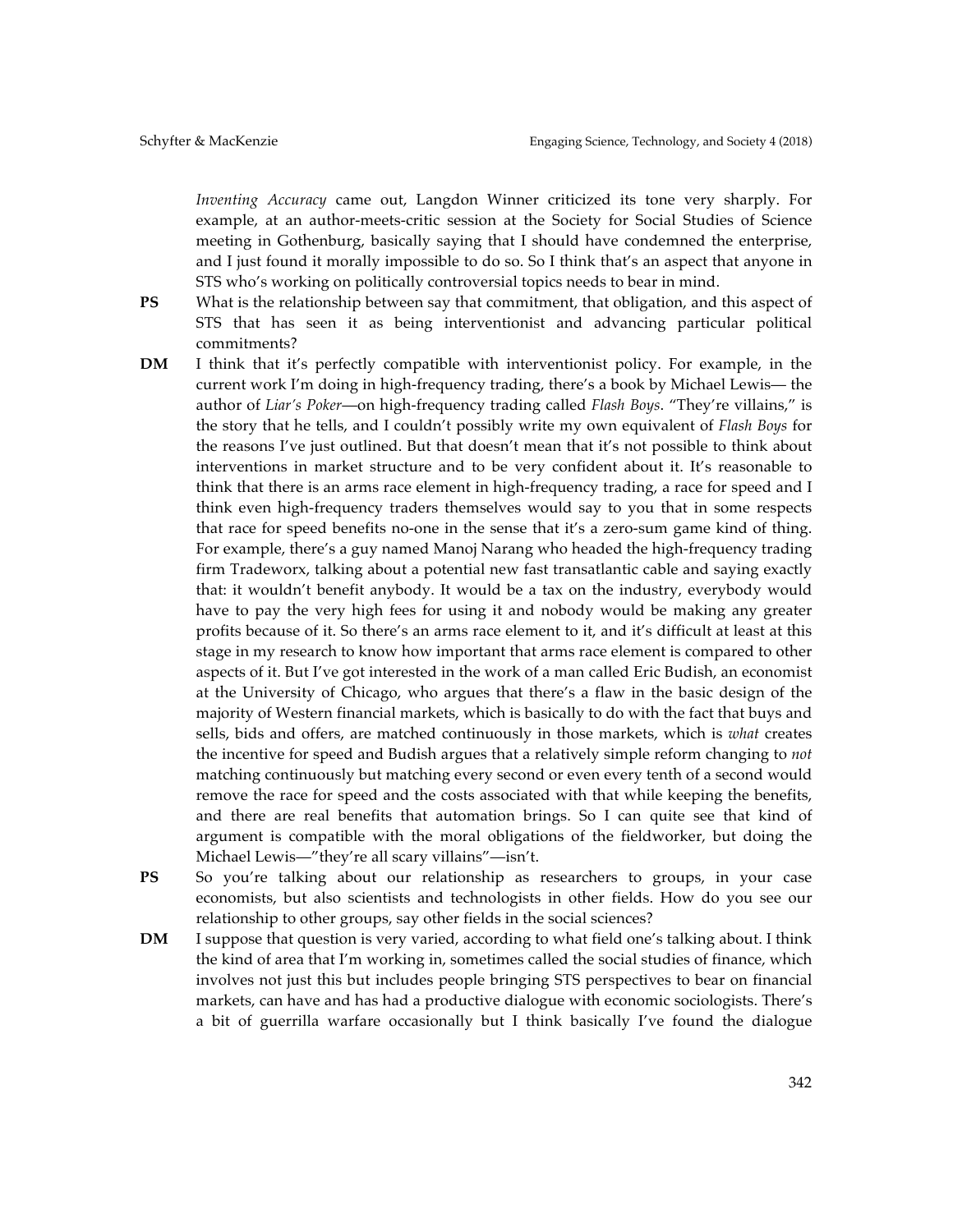productive. I think one's got to be careful as an STS person not to go in and do a simple, "oh you people are all so old-fashioned because you think social relations are just amongst human beings but listen to me telling you about the role of non-humans and social relations and that'll change everything." You can do it in an aggressive way that is never going to convert anyone, but you can also do it by saying, "well, attention to technical systems, to the role of non-humans, etc., etc., etc., usefully develops and complements existing perspectives." I suppose what I'm saying is: with a modicum of modesty and good manners, generally make friends and influence people.

**PS** What about groups and policymakers, government officials?

- **DM** The issue there of course is that one has got to have a realistic view of what policymaking involves, and that's to say policymaking is a very constrained activity and if you really want to influence policy then you've got to be in the right place at the right time and to be saying things that can articulate with the particular issues and concerns and constraints on policymakers. I've never very specifically tried to do that; if that were ever to happen I think it would be good luck rather than good judgment. So I suppose in terms of my own work all I would hope to achieve is just maybe enriching the debate somewhat. I gave a talk at the Bank for International Settlements in Basel earlier this year, that's the body that hosts the Basel Committee on Banking Supervision that sets the capital adequacy standards for world banking. My talk wasn't about capital adequacy standards, and they know more about capital adequacy standards than I do, but I talked about the use of mathematical models, particularly in investment banking. Afterwards somebody said something I was very pleased to hear. He said, "You made explicit things that we know go on but don't talk about." So I think there's some use to doing that, but it would be silly of someone in my situation to think that they're at all likely to have much of an influence on the setting of financial policy, because the forces that are at work in forging that are very big and very problematic, so it would just be naïve to think that a nice little bit of research is going to have much direct impact.
- **PS** You mentioned writing for the *London Review of Books*. How do you see the field's engagement with a variety of publics? What has your experience been engaging with different publics?
- **DM** I think it is something that intrinsically varies according to what particular type of research that you're doing, so that my colleagues who've worked on genetics and biotechnology have absolutely had much more direct engagement than I've ever had, because those are things that obviously bear in a very direct sense on questions of personal identity and also on political divides that are already there. Whereas there are other areas where what one's simply doing is to try to make things that are otherwise opaque and mysterious, a little more open to public view. In the Edinburgh Book Festival this year I went to a talk by John Lanchester, who is a novelist but who's also started to write about finance in the *London Review of Books*, and that's very much what I think he sees as his mission: opening up this complexity. He said in the middle of his talk, which is also in a piece by him in *The New Yorker*, which if I remember the wording exactly, that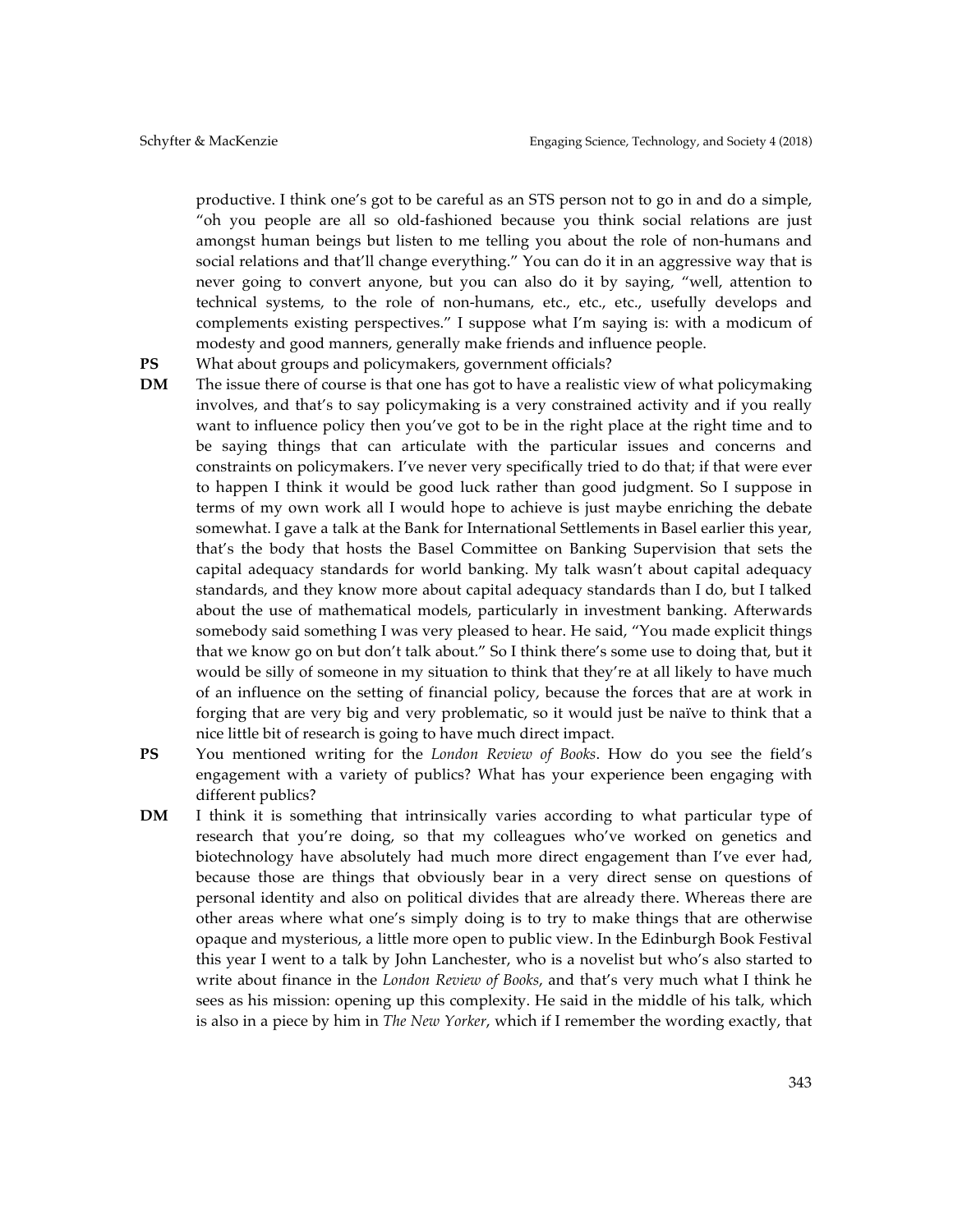"incomprehension is a form of consent." So I think there is a certain virtue in providing materials that will help someone that wants to understand to understand a little bit better.

- **PS** So opening up the black box as a kind of public service?
- **DM** Yes, absolutely.
- **PS** Do you find that your work on financial markets has become more relevant since the 2008-2009 crisis and the focus on these social dynamics?
- **DM** Yes, absolutely. There was plenty of stuff before that, crises that seemed big crises at the time but don't seem big crises after we've had the really big crisis. But yes, absolutely. What we've learned is I think that financial capitalism is inherently unstable and that wasn't something that was clear in advance.

#### **Successes and Unfinished Work**

- **PS** Let's talk about STS now and STS in the future. How do you view the field right now? How would you describe it?
- **DM** I think the first thing I should say is I'm not actually necessarily very well placed to answer that question, because I tend not to go to very many STS meetings for the simple reason really that I'm working in a rather specialized area and also the kind of work I do involves a lot of overseas travel. And of course also I don't teach in an STS department, I teach in a sociology department. So I'd have to qualify anything I was to say with pretty big provisos that I'm not necessarily that in touch with how the field currently is developing. I think what I probably want to say would be two things. First of all, unquestionably it's been very successful over the last decade, decade and a half, perhaps even two decades, in spreading its influence into the humanities and social sciences more widely. My daughter, for example, is working on a PhD in English literature and she told me that Bruno Latour was now amongst the 20 most cited figures in the humanities. In terms of things I'm more directly closely connected to, if you think about a discipline like human geography, it has very strongly been influenced by science and technology studies. So the field is unquestionably a success story if you measure success in influence on surrounding social sciences and even in some respects the humanities.
- PS Do you think that there are particular lessons or concepts or perspectives that have allowed for this success, that have been the ones that have been picked up and driven our influence?
- **DM** Yes, I think so. I think the Strong Program and the idea of social construction certainly did have a big influence. But of course, unfortunately, it was largely an influence based on a misconception of what the Strong Program was about and what the idea of social construction of knowledge actually meant in the minds of those who were putting it forward. So that was an unquestionably successful influence but of a rather bizarre, almost negative kind. Then the other thing that clearly has attracted a lot of attention is Actor-Network Theory, and I suppose very specifically Bruno Latour. All sorts of people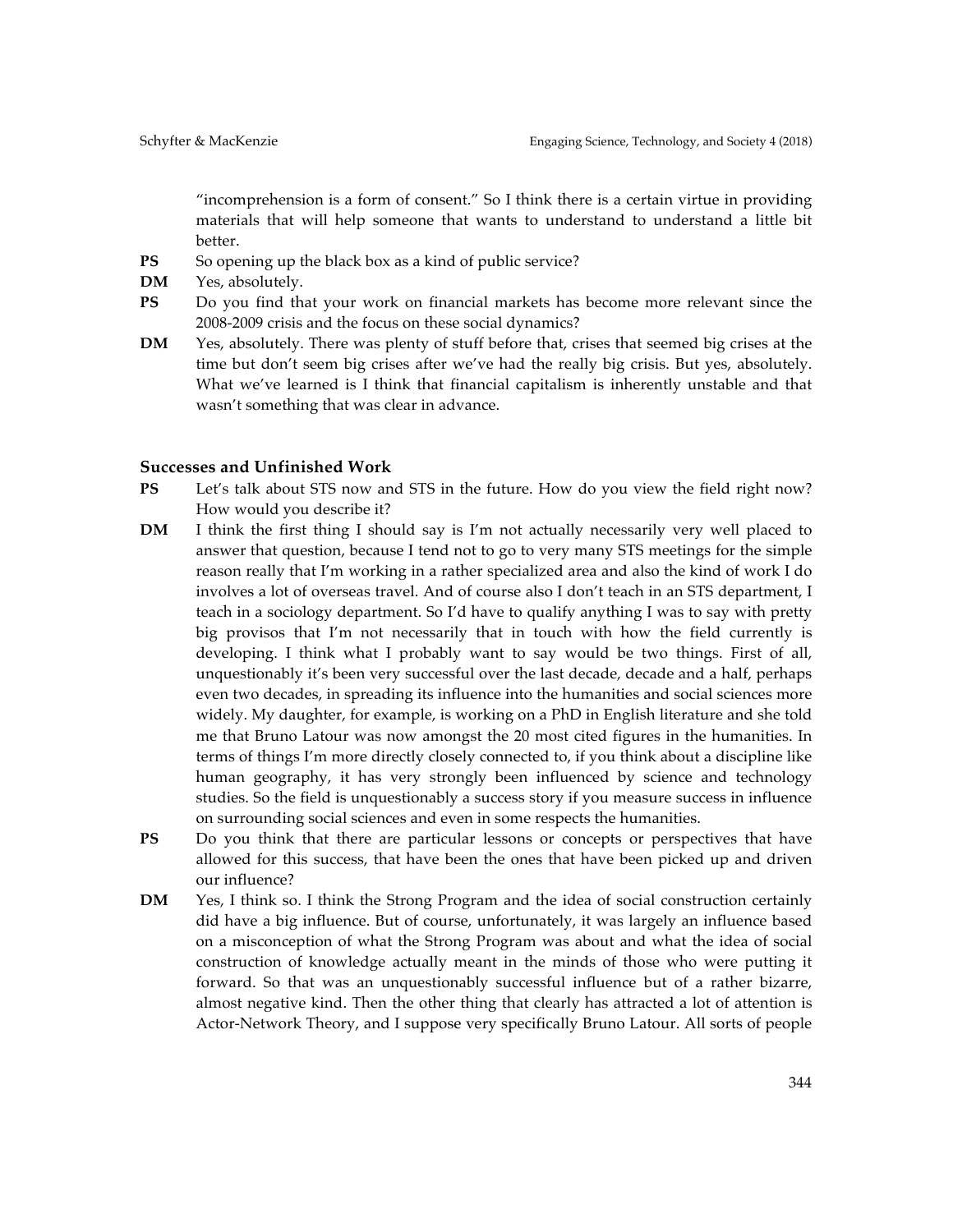in all sorts of disciplines get some kind of inspiration from Bruno's work. So I think other areas of work have been influential in very specific ways but I think those have probably been the two biggest forms of influence.

- **PS** What do you think STS hasn't done yet? Where hasn't it gone that maybe it should go?
- **DM** I think that was the second thing I was going to say. We shouldn't think that the sociology of scientific knowledge or the social construction of scientific knowledge, we shouldn't think that that's a solved problem. And I think there has been a certain danger that people entering the field have thought of that as something that's been solved, and of course it isn't. We've little snippets of insight into how scientific knowledge is socially formed but there are vast spheres where we know next to nothing, and the most obvious one is mathematics. Think how little work of a sociology of knowledge kind, whether historical or ethnographic, has actually been done on mathematics, and the best stuff is actually by historians of mathematics themselves who've turned their work in directions consistent with the sociology of scientific knowledge. But there's huge areas where we know next to nothing, so that it's a mistake for people if they think that those sort of things, we know the answers for that because actually we don't, or at least we don't in anything other than the most abstract formulaic kind of way. I'm sure much the same could be said of much of physics and chemistry, for example. Biology I think has received much more attention, partly for funding reasons in the last few decades. And then of course what there also is, is vast areas of modern life which aren't sciences in the classic fashion, but are in some sense techno-scientific. Finance is one but there are hosts of others, where again we've really only scraped the surface. If you think about, for example the role of algorithms in modern economic life, which is something people in the social studies of finance, including myself, have started to look at, you get what I'm afraid I sometimes think of as just philosophical commentary on algorithms in economic life, but a whole host of things that we don't really know or never have been properly studied in any kind of ethnographic way. So, those two things: there's a lot still to be done in the sociology of the classic sciences, including mathematics; and secondly, that modernity after all is a techno-scientific project and there are vast areas of that project that we also don't understand.
- **PS** If you were to give say directives to the next generation of researchers...
- **DM** If I started doing that I think I would say, "that's time to retire, Donald."
- **PS** Maybe inspirations or suggestions?
- **DM** I think one suggestion is, I'm afraid, learn some science when you're young. Because I do think that there's just something about the human brain that makes it easier to learn technical subjects and also difficult languages when you're young than when you're older. Whereas social science conceptualizations and so on are, this is my personal experience, are rather different from that. So I think that is something that's just practical stuff that I've learned that's been hell of a useful for me, as I've said a couple of times in this discussion. It's been a hell of a useful to me that my first degree was applied mathematics. I've forgotten nearly all of it but there's just something about having done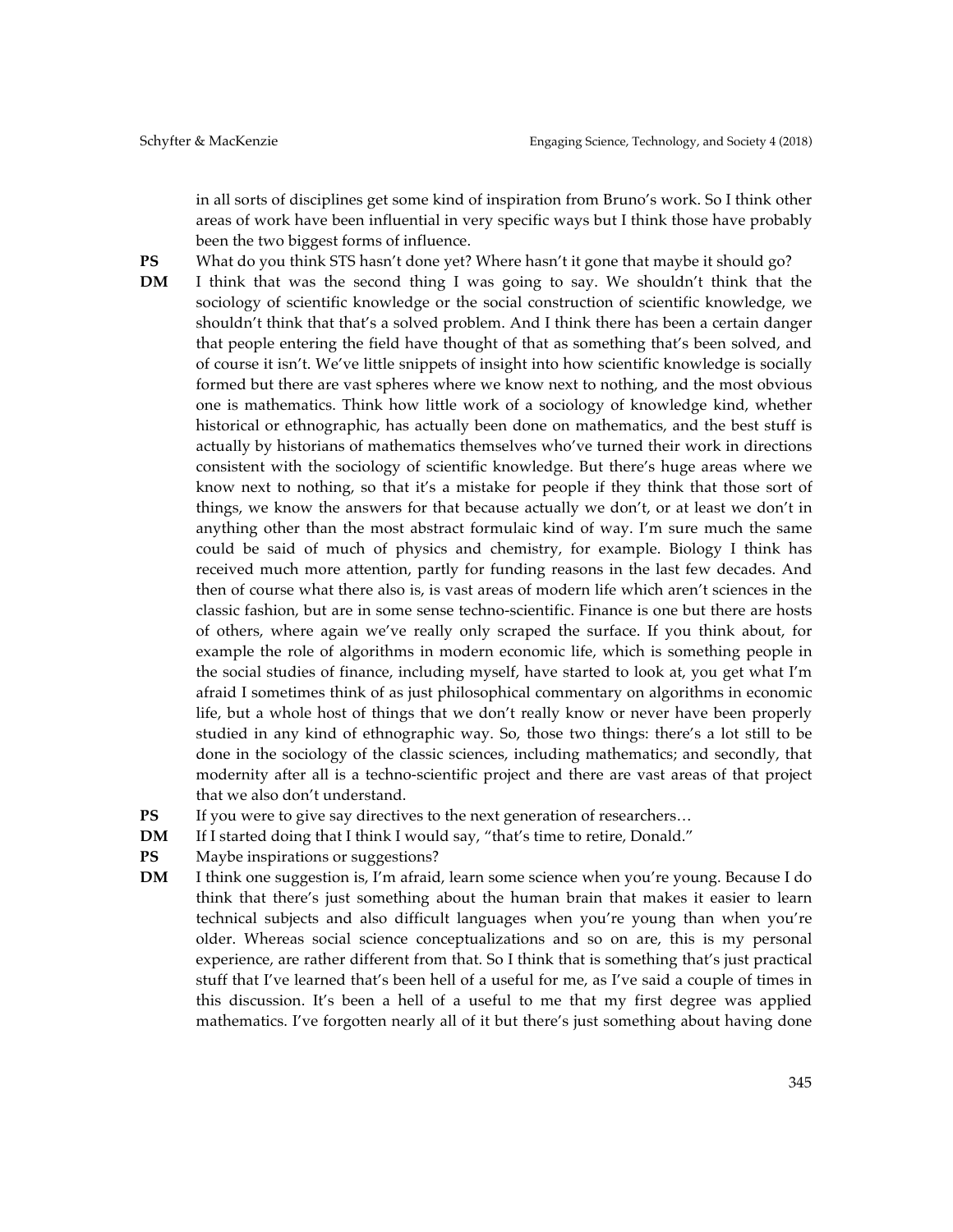it that gives you a certain confidence that if you really need to understand something, when you put the work in you will be able to understand it.

## **The Place and Power of Discomfort in STS**

#### **BY PABLO SCHYFTER**

"I was a radical," Donald MacKenzie recalls. The comment, early in the interview and delivered in a somewhat offhand fashion, brought both a smile to my face and a great many notes to my pad because it seemed so incongruous with the person sitting in front of me. But as he recounted his entry into STS, MacKenzie told me the story of an undergraduate science student in Edinburgh drawn to radical meetings on, and intriguing new ideas about, science. His first encounter with the Science Studies Unit (SSU) occurred at the Edinburgh branch of the British Society for Social Responsibility in Science (BSSRS). There, he met David Edge, a prominent figure in the Society and founder of the SSU. In a sense, Donald MacKenzie entered STS by way of political activism.

And yet, in reviewing and reflecting on the field MacKenzie stressed that investigating science and technology, and participating in political activism concerning science and technology, do not sit together unproblematically. The STS researcher and the STS activist, of course, are not irreconcilable identities, but neither are they identities in effortless harmony. Thus, who the STS researcher is, and what she does, evince tensions and challenges frequently encountered and worthy of study.

MacKenzie reflected on these issues by considering "tacit moral obligations" of the researcher. I believe that these reflect and speak to other, kindred obligations of the field and its work. All suggest the importance and various roles of discomfort in STS.

#### **Moral Obligations**

MacKenzie's thoughts about STS during the interview rarely took the form of a general overview. Instead, he presented a personal narrative, from which he drew observations and lessons. Among these are thoughts on the "tacit moral obligations" that follow from our entry into research spaces and from the participation of those we study. He does so by pointing out a simple, but consequential reality of social scientific research. Scientists and technologists' "hospitality," as he terms it, binds us to important ethical commitments, and ought to condition our interventions and our activism.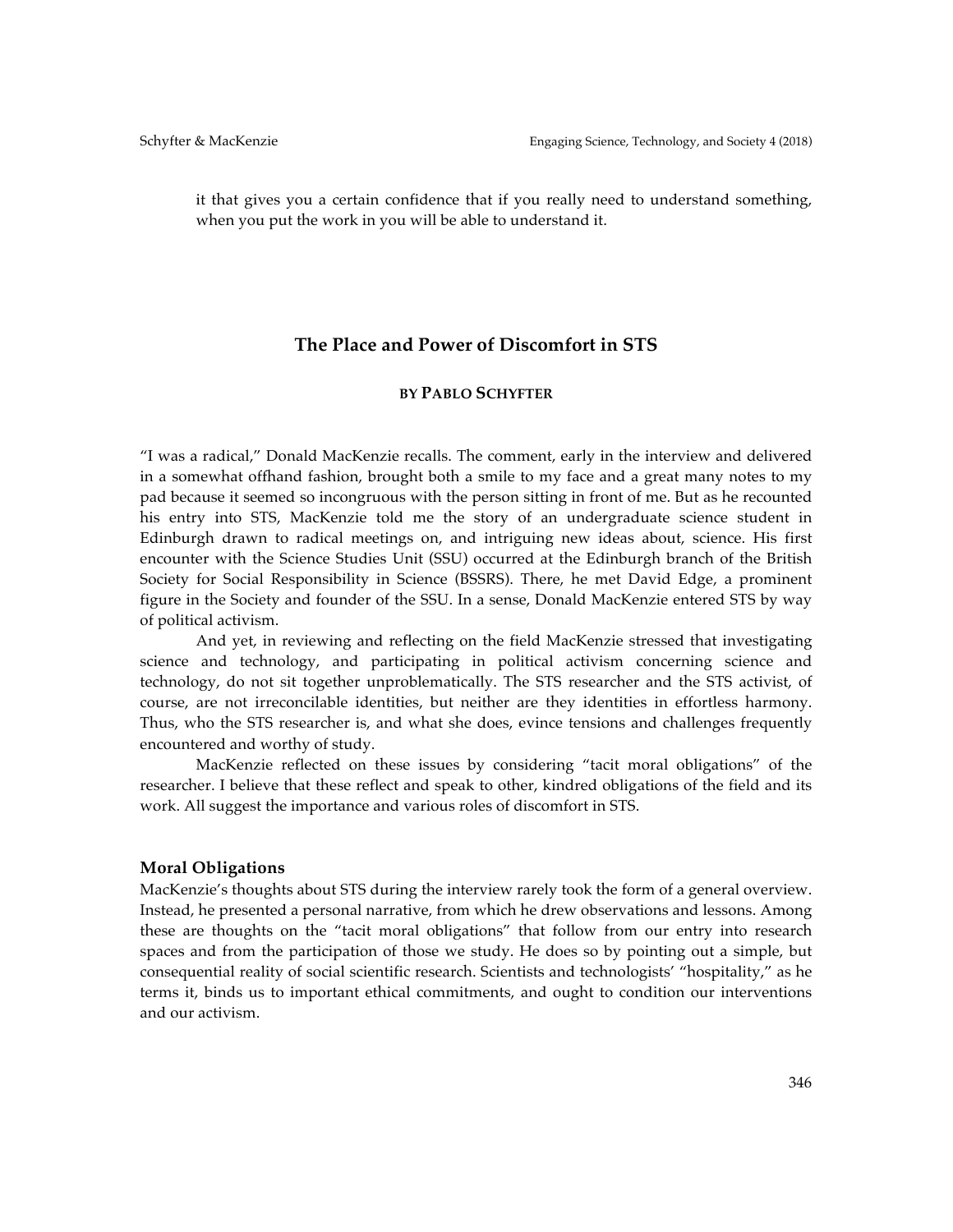At first, "hospitality" seems a trite concept, or an over-generous term for what scientists and technologists give the STS researcher. Words like "entry" or "access" might capture the reality of empirical work more effectively, and avoid portraying scientists and technologists as benevolent hosts. And yet, terms like those carry connotations of disinterested, uncomplicated transaction. They do not suggest the moral obligations, tacit and otherwise, that MacKenzie argued exist and matter.

To make this point, he reflects on his own experiences in studying experts in politicallycontentious fields of public interest. Namely, he discusses his work on nuclear missile guidance (1990) and his studies of practitioners in high-frequency trading (2006). Obviously, his work required the cooperation of research subjects; this dependency is one common to all social science projects of the kind. As such, while his experiences are particular, they are neither unique nor unfamiliar. All social scientists intending to interview and aiming to observe rely on some form of reception and some degree of openness from those interviewed and observed. As did the term "hospitality," this fact seems fairly banal. And yet, it offers a useful way to think about what we as STS researchers do, our commitments and responsibilities, and how the field is, and may be, politically active.

MacKenzie's two examples, nuclear weaponry and contentious financial practices, are unquestionably and intractably characterized by debate and disaccord. Ignoring such politics makes no sense for a field in many ways defined by a search for and study of those politics. And yet, MacKenzie's projects both required the openness of practitioners; in both cases he benefited from their cooperation. His acceptance of their "hospitality" is a political act, with political ramifications. Both times, he felt that any attempt to "denounce" them—to censure them as unqualified wrongdoers—would neglect and debase the help those practitioners provided. His book on missile guidance, *Inventing Accuracy*, was criticized by some for not "condemning" work to develop sophisticated guidance mechanisms. Nonetheless, he felt it "morally impossible" to do so, just as he felt it improper to portray high-frequency traders as villains of the Great Recession.

MacKenzie emphasizes the "tacit moral obligations" of "hospitality," but he does not call for political agnosticism or equivocation. He neither celebrates the participants, nor suggests a need for deference. As such, the issue is not the researcher "playing nice," "being polite," or "knowing her place," but rather being aware of implicit commitments and normative responsibilities, and operating with a critical lens on her own practice. For instance, activism aimed at high-frequency trading can be served by lucid, sophisticated analyses of innate flaws and dangers in market structures. Though MacKenzie presents the ideas using examples from his personal experiences and in terms of the single researcher, issues of "tacit moral obligations" concern the field, its knowledge, and what that knowledge can be used to accomplish.

#### **Epistemic Obligations**

MacKenzie's observations and arguments about "tacit moral obligations" focus on methodological and rhetorical issues and researchers' responsibilities to those they study.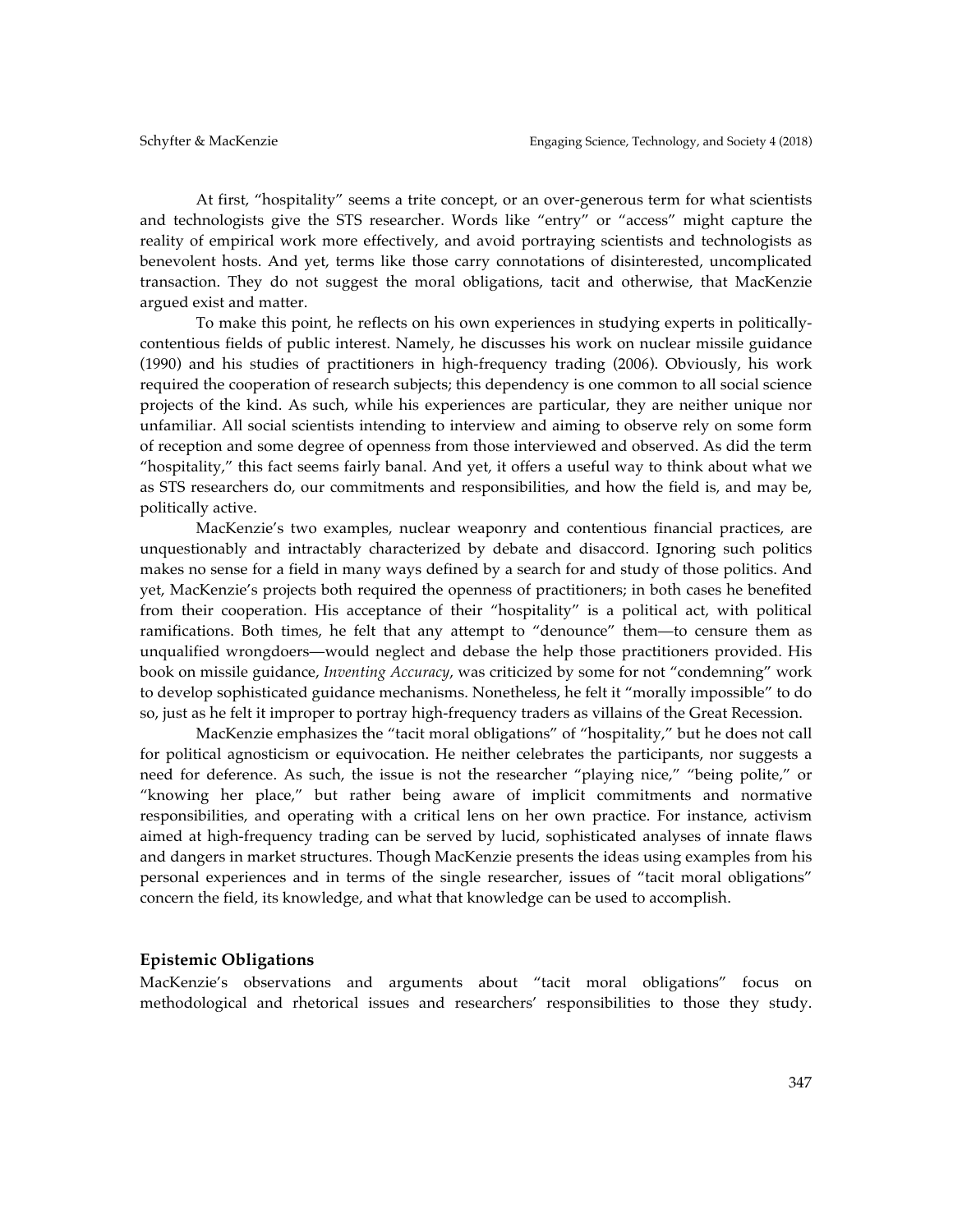However, his claims mirror other kinds of commitments and obligations. The first of these concerns the epistemic character of STS.

The earliest work in STS followed from an epistemic impulse to complicate our understanding of science and technology. Efforts like the sociology of scientific knowledge and laboratory studies responded to what some saw as generalized, abstract philosophies of science. Key arguments sought to dismantle the epistemic privileges enjoyed by scientific knowledge, and key empirical work set out to document and analyze the lived, messy realities of scientific practice4 . Sociological research and relativist theories together served to find the particularities, nuances, and contingencies that characterize science and technology. Shared tenets, concepts, methods, and ambitions made possible a plethora of diverse investigations. These, while distinct in their accomplishments, nonetheless share basic epistemic commitments. I contend that this includes an interest in delivering critically-sophisticated analyses and in veering away from earlier, simpler perspectives. MacKenzie's study of nuclear missile guidance (1990) and Pickering's study of particle physics (1986) differ in many important ways. However, they share a desire to bar critical simplicity and reveal unacknowledged complexities. In this sense, one important aspect of STS is that it has established an epistemic obligation to forego the serenity of abstractions and generalizations and has embraced a very useful form of discomfort. Namely, the discomfort of no absolutes and of persistent potential for revelations that challenge what we hold to be true.

Work in technology studies similarly championed a form of epistemic discomfort. Constructivist research set down to overturn portraits of technology based on simple determinism or technological neutrality, and to offer instead sophisticated accounts of technology as a social institution. Langdon Winner's bridges (1971), Cynthia Cockburn's printing presses  $(1981)$ , and Bruno Latour's door-closer are not indifferent material, but rather artifacts molded by and actively engaged in a constellation of social dynamics. Winner's iconic claim that "artifacts have politics" encapsulates the field's impatience with the notion that technology is just stuff. Again, STS demanded a renouncing of comfort; in this case, the comfort of technological neutrality and passivity.

Such commitments and obligations unquestionably remain central to STS work, serving in many ways as guiding principles and ends to accomplish. In this sense, STS is a project in compounding complexities. I view MacKenzie's thoughts on research relationships as ones that fit this enterprise well. Work that aims to make contingencies and complexities clear should acknowledge the contingencies and complexities that characterize research relationships. Research that rejects simple and comfortable stories about science and technology ought to challenge simple and comfortable views on its own work. It should not sit cozily with clear-cut politics and simple critique. Its self-reflection ought to be uneasy.

And yet, since its earliest days STS has examined and committed itself to a variety of critical missions outside of the academic project. Breaking open the many black boxes of science

 

<sup>3</sup> For example, Bloor (1976) and Latour (1987).

<sup>4</sup> For example, Latour and Woolgar (1979), Knorr-Cetina (1999), and Pickering (1986).

<sup>5</sup> This article was published under a pseudonym: Johnson (1988).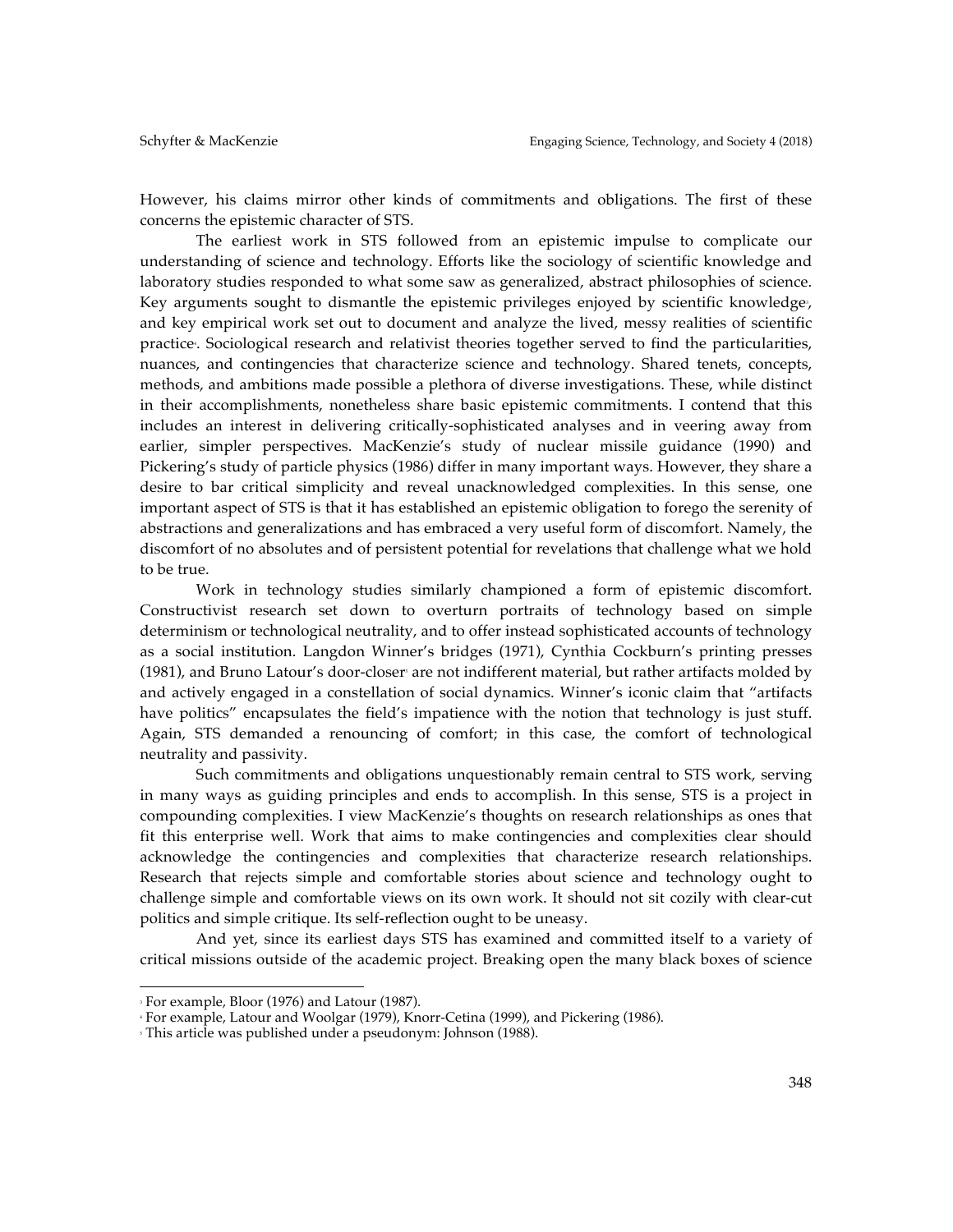and technology has followed from critical aims, some explicitly concerned with political intervention. MacKenzie's encounter with David Edge at the BSSRS is an interesting example of political commitment, but hardly the only one. Some types of STS by definition form part of political activism. For example, feminist STS—a type of work MacKenzie discusses and praises, and one in which I have worked—is characterized fundamentally by critical and political commitments.6 Other types of work, such as some of those involving policy issues, seek to intervene politically. And of course, work that forms part of expansive science and technology research projects is entangled in all manner of responsibilities and commitments. Crucially, much of this STS research reflects a not uncommon sense of critical obligation: STS *ought* to employ its understanding to intervene and influence.

#### **Critical Obligations**

 

Many of those interviewed for this project, including MacKenzie, draw attention to important distinctions between STS construed as "science and technology studies," and "science, technology, and society." For MacKenzie, the latter is more directed at intervention, and came together earlier than did the former. Work like that of David Edge and the BSSRS involved academic study aiming at impact broader than academia. Contemporary work that involves direct engagement with policy and participation in techno-scientific research enterprises also sets out to intervene and influence in many different ways.

MacKenzie acknowledges the importance of such ambitions, but again notes the moral obligations and political restraints that accompany "hospitality." We are bound by responsibilities to those we criticize, and a choice to dismiss those responsibilities is a political choice with political implications. It's also a choice for comfort. Acknowledging a form of implicit liability and accepting its boundaries is more challenging than unqualified criticism. And yet, it is a choice more harmonious with a fundamental ambition of STS: to undermine the comfort of simplicity.

It appears to me that MacKenzie's thoughts on STS and its work involve three types of obligations: "tacit moral obligations" to those practitioners whom we study; epistemic obligations to our research undertakings; and critical obligations as agents involved in expansive and significant social debates. All three are bound by a commitment to complexity. MacKenzie argues that unpacking the social and technical intricacies of markets—an epistemic aim—can serve to challenge unsafe practices—a critical aim. Importantly, intervention of this kind avoids the type of condemning that overlooks our obligations to those we study.

Perhaps a fruitful construction of "critical obligations" partners two calls: first, a demand for STS to get out there and "do something"; second, an expectation that in doing so, we will embrace reflexive discomfort.

<sup>6</sup> The feminist STS literature is expansive. Some useful examples include: Keller (1995), Haraway (1988), Tonso (1999).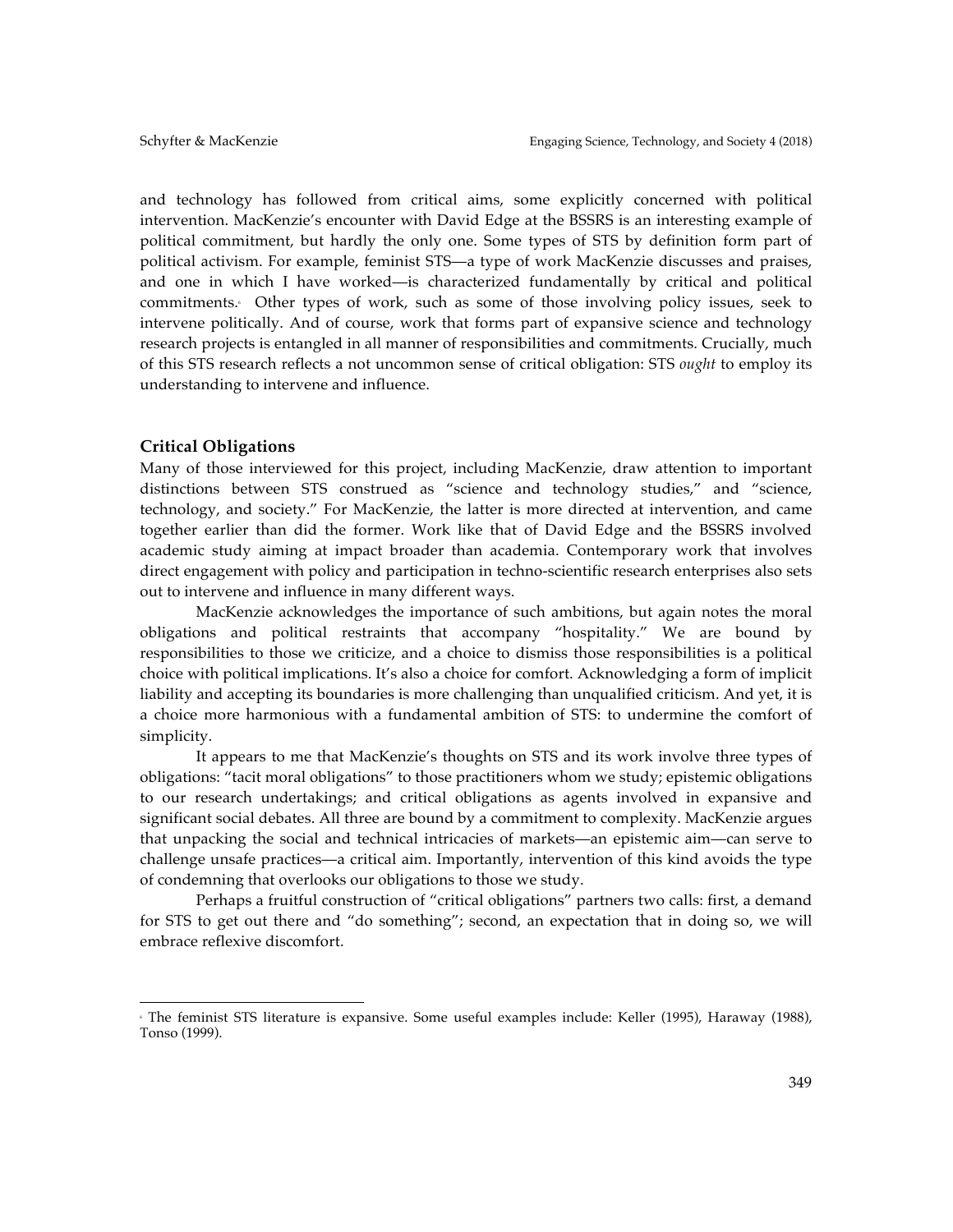#### **Author Biography**

Donald MacKenzie is Professor of Sociology at the University of Edinburgh. His work has examined the place of mathematics in a range of fields, including statistics, nuclear missile guidance, computerized proof, and financial markets. Currently, he studies automated highfrequency trading and the use of financial models. As an undergraduate student of mathematics in Edinburgh, MacKenzie was drawn to the sociology of knowledge by the founders of the Science Studies Unit (SSU) and their participation in political activism. Throughout his doctoral studies at the SSU, MazKenzie formed part of a group whose ideas served the making of science and technology studies (STS). Since, then, his research has contributed exceedingly to the growth of STS. Although he now casts himself as somewhat of an outsider, MacKenzie's texts and arguments continue to be relevant and important parts of the field. Moreover, his more recent writings in outlets like the *London Review of Books* have served to convey important STS ideas to broader audiences, and to foster debates about the role and shape of modern financial markets.

#### **Author Biography**

Pablo Schyfter is a Lecturer in Science, Technology and Innovation Studies at the University of Edinburgh. His research has focused on the gendering of technological artefacts and professions, and on various facets of synthetic biology, a nascent biotechnology field. Much of this work has aimed to develop conceptual and theoretical partnerships between different social scientific and philosophical schools. These include post-structuralist theories of subjectivity, phenomenological writing on technology, and pragmatist conceptualizations of knowledge. Currently, he is studying the building of masculinities in synthetic biology.

#### **References**

Bloor, D. 1976. *Knowledge and Social Imagery*. Chicago: University of Chicago Press.

- Cockburn, C. 1981. "The material of male power." *Feminist Review*, 9:41-58.
- Haraway, D. 1988. "Situated knowledges: The science question in feminism and the privilege of partial perspective." *Feminist Studies*, 14(3):575-599.
- Johnson, J. 1988. "Mixing humans and nonhumans together: The sociology of a door-closer." *Social Problems*, 35(3):298-310.
- Keller, E.F. 1995. "Gender and science: Origin, history, and politics." *Osiris*, 10:27-38.
- Knorr-Cetina, K. 1999. *Epistemic Cultures: How the Science Make Knowledge*. Cambridge, MA: Harvard University Press.
- Latour, B. 1987. *Science in Action.* Cambridge, MA: Harvard University Press.
- Latour, B. and Woolgar, S. 1979. *Laboratory Life: The Construction of Scientific Facts*. Princeton, NJ: Princeton University Press.
- MacKenzie, D. 1990. *Inventing Accuracy: A Historical Sociology of Nuclear Missile Guidance*. Cambridge, MA: The MIT Press.